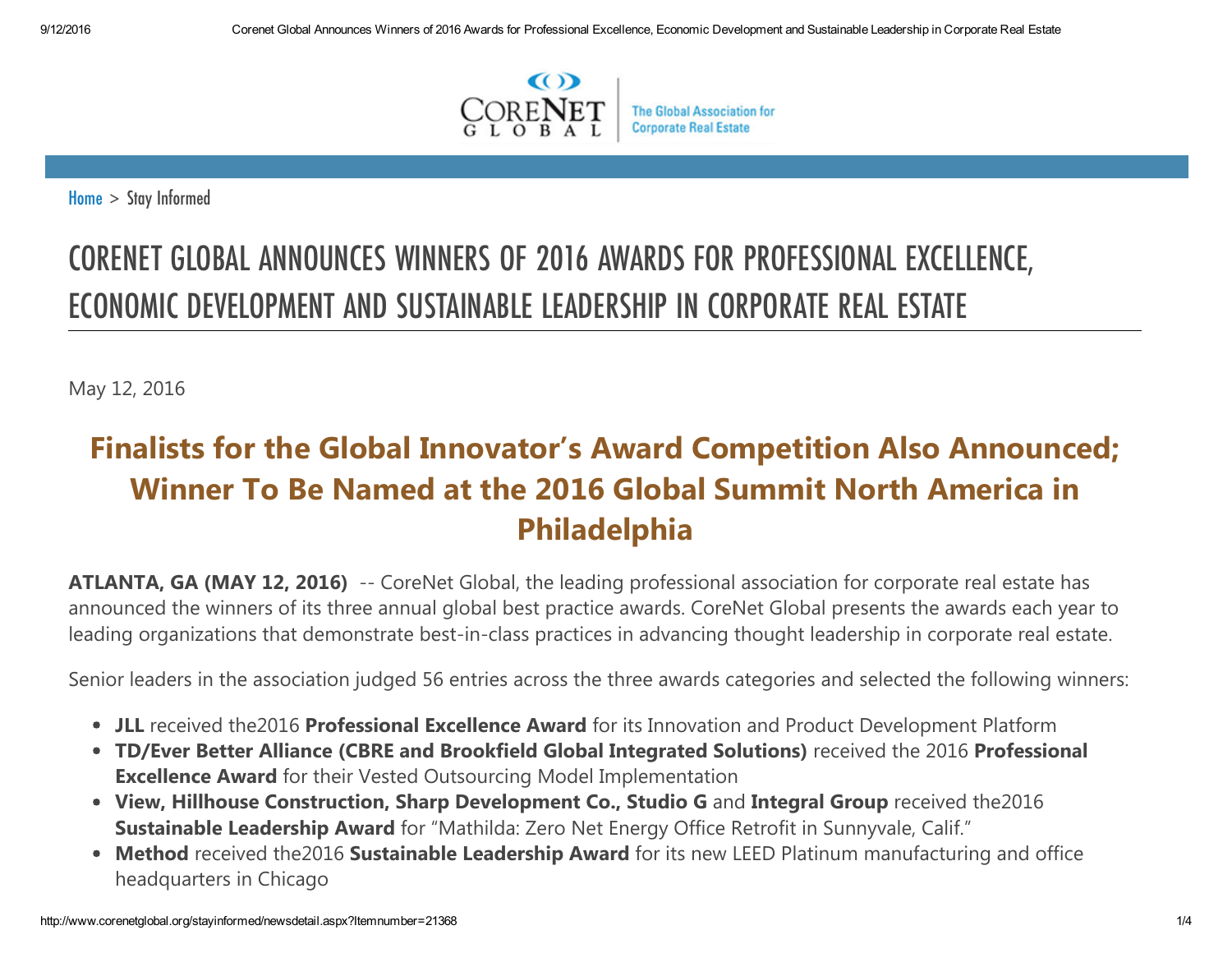• The Water Council, in Milwaukee, Wis.,received the 2016 Economic Development Leadership Award for its "Water Technology Cluster Leadership"

These winners from the three award competitions were elevated to compete this summer at MIT in Cambridge, Mass., for the 2016 H. Bruce Russell Global Innovator's Award (GIA), sponsored by Gensler.

The GIA winner, which will be selected from the complete list of finalists below, will be announced in October at the CoreNet Global Summit in Philadelphia:

- JLL Innovation and Product Development Platform
- TD/Ever Better Alliance (CBRE and Brookfield Global Integrated Solutions) Vested Outsourcing Model Implementation
- View, Hillhouse Construction, Sharp Development Co., Studio G and Integral Group Mathilda: Zero Net Energy Office Retrofit in Sunnyvale, Calif.
- Method LEED Platinum manufacturing and office headquarters in Chicago
- The Water Council Water Technology Cluster Leadership
- GoDaddy Creating an Innovative Culture through an Engaging Workspace
- LEVERTON Machine Learning/Neural Networks Technologies in Real Estate
- PNC Financial Services Group LEED Platinum Tower at PNC Plaza
- Royal Bank of Canada and Oxford (the real estate investment arm of the Ontario Municipal Employees Retirement System) – Bridging the Gap from Toronto's Financial District to the Waterfront

CoreNet Global also recognizes and thanks the following 2016 awards judges:

#### PROFESSIONAL EXCELLENCE

- Jody Brown, Senior Director, Global Sourcing, Real Estate & General Services, Thomson Reuters
- Ming Lee Chua, MCR, Global Real Estate Director, Unilever
- Alison Rankin, Director of Group Real Estate, EMEA, BP International Ltd

#### SUSTAINABLE LEADERSHIP

- Stuart Brodsky, Deputy Director of the Center for the Sustainable Built Environment, NYU Schack Institute of Real Estate
- Stephen Evanko, Corporate Real Estate Executive